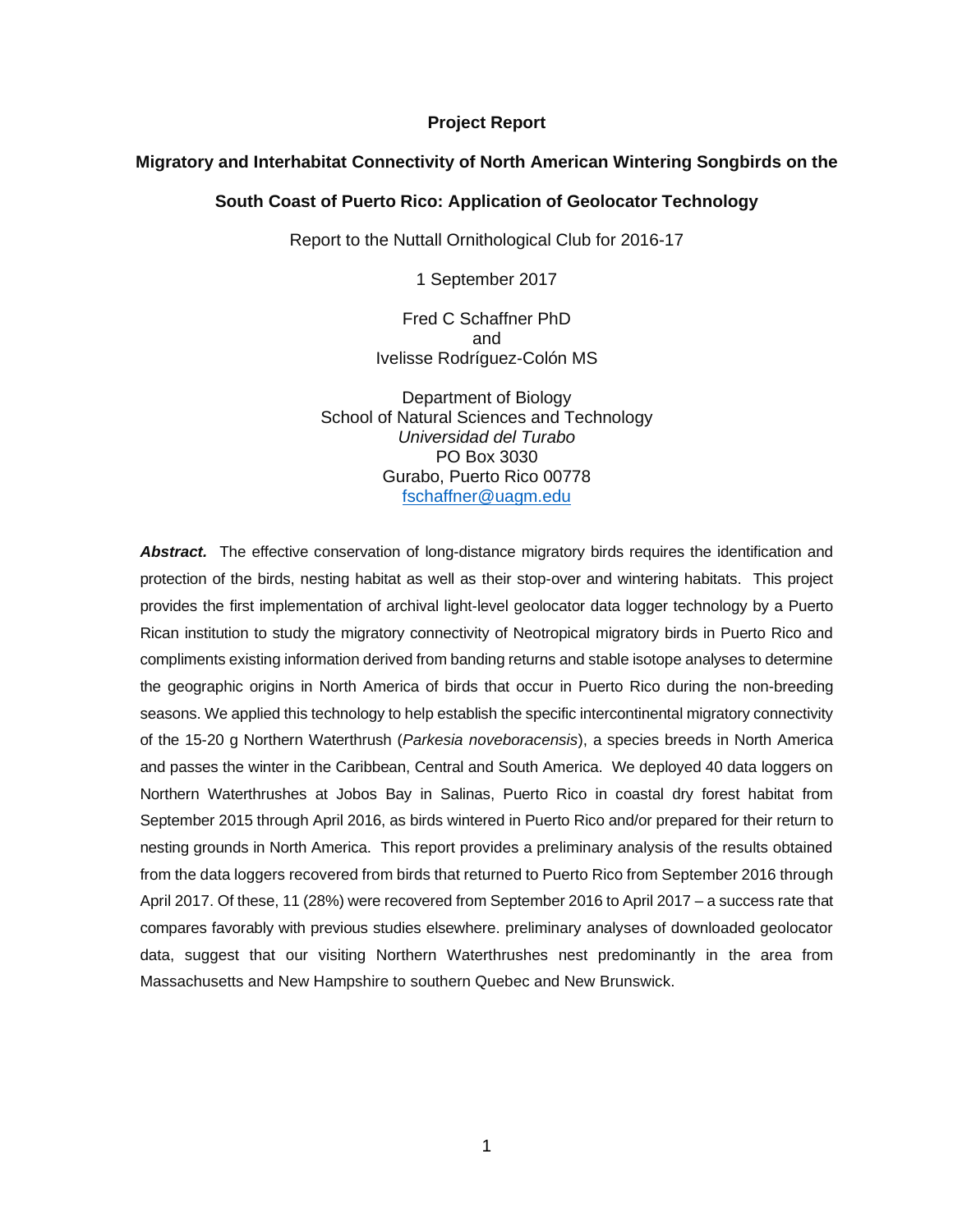## **Introduction**

Long-distance migratory organisms are under strong selection to migrate efficiently. Long distance flights of thousands of km in Neotropical migratory songbirds, highlight the key importance of stopover sites and efficient migratory routes to the migration strategy of this species (Forschler and Bairlein 2011; Stanley et al. 2012, 2014; Arlt et al. 2013; Bridge et al. 2013; Cotina et al. 2013; McKinnon et al. 2013, 2014, 2015; Renfrew et al. 2013; Hobson et al. 2014; DeLuca et al. 2015; Cooper et al. 2017; Gómez et al. 2017; Snijders et al. 2017). Neotropical migrant birds can be limited in size by factors such as reproductive success and parental survival rates during the breeding season, and by individual survival during the nonbreeding season (see also Marra et al. 1993), as well as during the long-distance migration between sites (see Paxton et al. 2007; 2008; Faaborg et al. 2010a, 2010b, Hobson et al. 2014). Moreover, a species may occur in distinct populations that winter in different locations or whose departure and return dates may be quite different, and these differences may be key to understanding population trends. For example, Rubenstein et al. (2002), using stable isotopic methods demonstrated that northern populations of the Black-throated Blue Warbler *(Setophaga caerulescens*) with stable population trends wintered in Cuba and the Western Greater Antilles, while declining populations nesting in the southern portion of their range tended to winter in eastern Hispaniola.

This project is operated in the secondary mesquite (*Prosolis juliflora*) -dominated, coastal woodland and a mangrove-dry forest interhabitat corridor at Jobos Bay National Estuarine Research Reserve (JBNERR – "the Reserve" Figure 1). During the period from September 2015 to May 2016, the project encountered (captured or recaptured) nearly **1,150** birds at 3 locations, and during September 2016 to May 2017 at 2 locations (sites 2 and 5) another **1135** encounters including **582** new bands, **453** recaptures and **100** unprocessed birds, for a total of approximately **6,300** encounters since the beginning of this effort in 2011. Moreover, for Northern Waterthrushes (NOWA), banding efforts provided for increasing numbers of returning recaptures from previous years approaching numbers similar to newly banded birds. These numbers are due in large part to the acquisition of sufficient equipment and supplies (funding support from the Blake-Nuttall Fund), enhanced outreach and program development.

Our mist netting recoveries compare favorably with those of Hallworth et al.'s (2013) geolocator study wherein they recaptured 20 of 50 (40%) Ovenbirds on the nesting grounds; and, they also recaptured 12 of 46 (26%) Ovenbirds in route or on the wintering grounds in Florida and Jamaica, also compare well to recovery rates of geolocators in previous studies elsewhere (Table 2). Though not encumbered with a geolocator, the ability to predictably recapture Northern Waterthrushes at JBNERR makes these birds excellent candidates for a geolocator study of the nesting origins of the Reserve's winter visitors, as well as possible winter movements further south.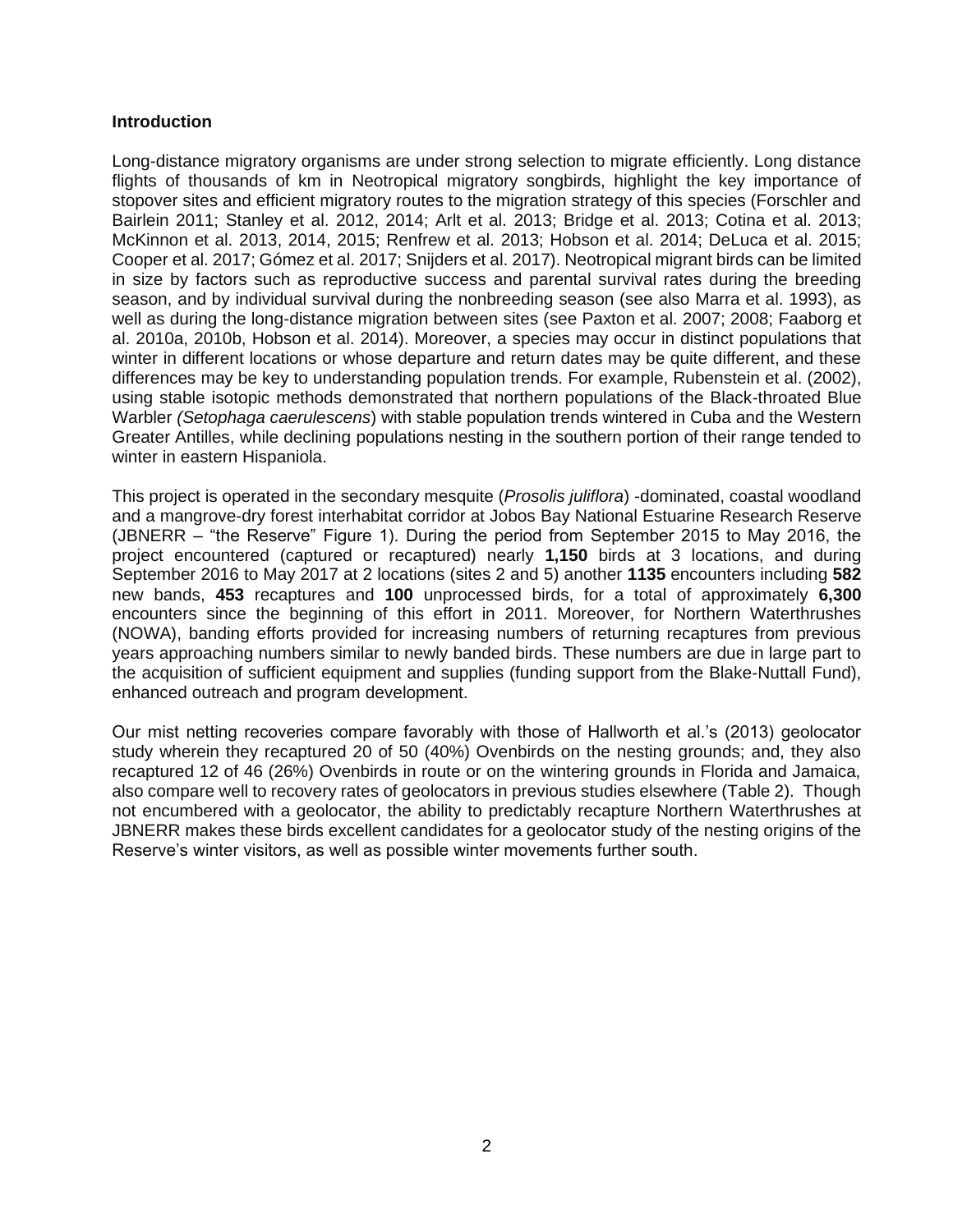

Figure 1. Jobos Bay National Estuarine Research Reserve (JBNERR) and adjacent agricultural lands. Short red lines indicate previous and current mist netting sites, including (Site 2) a mangrove-dry forest interhabitat corridor *("El Corredor"),* (Site 5) a mesquite *(Prosopis juliflora)* dominated coastal area adjacent to mangroves *("La Poza")* near a freshwater impoundment, and (Site 7) a red mangrove *(Rizophora mangle)* dominate site at *"Camino del Indio".*

|                         | Sep 2014-<br>May 2015 | Sep 2015-<br>May 2016 | Sep 2016-<br>May 2017 |
|-------------------------|-----------------------|-----------------------|-----------------------|
|                         |                       |                       |                       |
| <b>Total Encounters</b> | 1008                  | 1150                  | 1135                  |
| <b>Total New Bands</b>  | 643                   | 712                   | 582                   |
| <b>Total Recaptures</b> | 298                   | 394                   | 453                   |
| Unprocessed             | 53                    | 44                    | 100                   |
|                         |                       |                       |                       |
| <b>NOWA New Bands</b>   | 83                    | 174                   | 104                   |
| <b>NOWA Recaptures</b>  | 117                   | 138                   | 163                   |
| <b>NOWA Recaptures</b>  | 0                     | ი                     | 1                     |

Table 1. Summary of mist netting efforts (NOWA = Northern Waterthrush).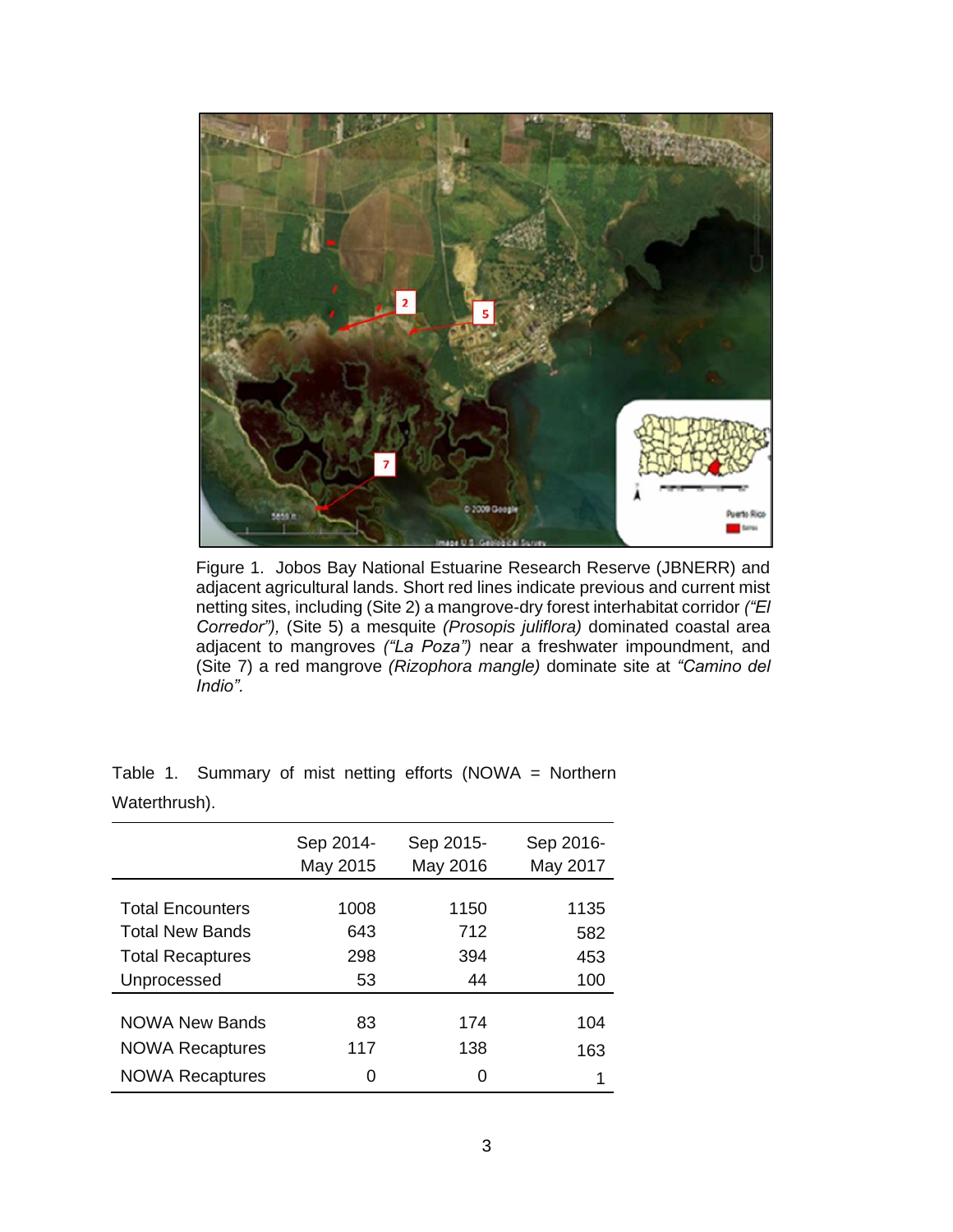| Study                  | <b>Species</b>            | Recovery   |     |
|------------------------|---------------------------|------------|-----|
| Stutchbury et al. 2009 | <b>Purple Martin</b>      | 3 of 16    | 19% |
| Stutchbury et al. 2009 | <b>Purple Martin</b>      | 2 of 18    | 11% |
| Stutchbury et al. 2009 | Wood Thrush               | 2 of 14    | 14% |
| Bairlein et al. 2012   | N Wheatear                | 5 of 30    | 16% |
| Bairlein et al. 2012   | N Wheatear                | 2 of 16    | 13% |
| Contina et al. 2013    | <b>Painted Bunting</b>    | 5 of 11    | 15% |
| Renfrew et al. 2013    | <b>Bicknell's Thrush</b>  | 4 of 45    | 9%  |
| Renfrew et al. 2013    | <b>Bicknell's Thrush</b>  | 13 of 60   | 22% |
| Macdonald et al. 2012  | Snow Bunting              | 13 of 90   | 14% |
| DeLuca et al. 2015     | <b>Blackpoll Warblers</b> | 5 of 37    | 11% |
| Hallworth et al. 2013  | Ovenbird                  | 20 of 51   | 39% |
| Hallworth et al. 2013  | Ovenbird                  | 12 of 46   | 26% |
| McKinnon et al. 2014   | Wood Thrush               | 62 of 355  | 18% |
| Stanley et al. 2014    | Wood Thrush               | 102 of 733 | 14% |
| Peterson et al. 2015   | Gldn-wgd Warblers         | 18 of 39   | 39% |

Table 2. Recovery rates of geolocators from previous studies In the Literature.

# **Methods**

We conducted intensive mist netting (10 12-m, 0 mm mesh nets) set at least monthly at each if 2 sites (Site 2 and Site 5) in mangrove night-roost areas beginning well before dawn in order to intercept birds before they leave the roosting areas and thus allow the capture of both despots and diurnal migrants. Mist netting also. All birds captured were banded and color banded with unique 4 color band combinations to permit individual identification, and the time and specific capture location will be recorded. Standard morphometric data including wing length and body mass, breast muscle size and fat scores, and body condition index parameters were collected.

We initially obtained 20 geolocators and placed our first geolocator on a Northern Waterthrush on Monday, Sept. 21<sup>st</sup>, 2015 – one of the first geotagged birds in Puerto Rico and the first placed by a Puerto Rican institution **(Figures 2-3).** However, with recapture probabilities substantially less than 100%, we felt we needed additional units in order to achieve sufficient returns to determine the proportions of birds that use Puerto Rico as a transit (stop-over) location versus those that use our site as a complete wintering area. Although these first-deployed units (Migrate Technology Integeo-P50B1- 7-dip, *ca.* 0.50 - 0.55 g) offered the advantage of an 11-month estimated battery life, their greater weight meant that we had to be very selective and only deploy on birds over 18 g.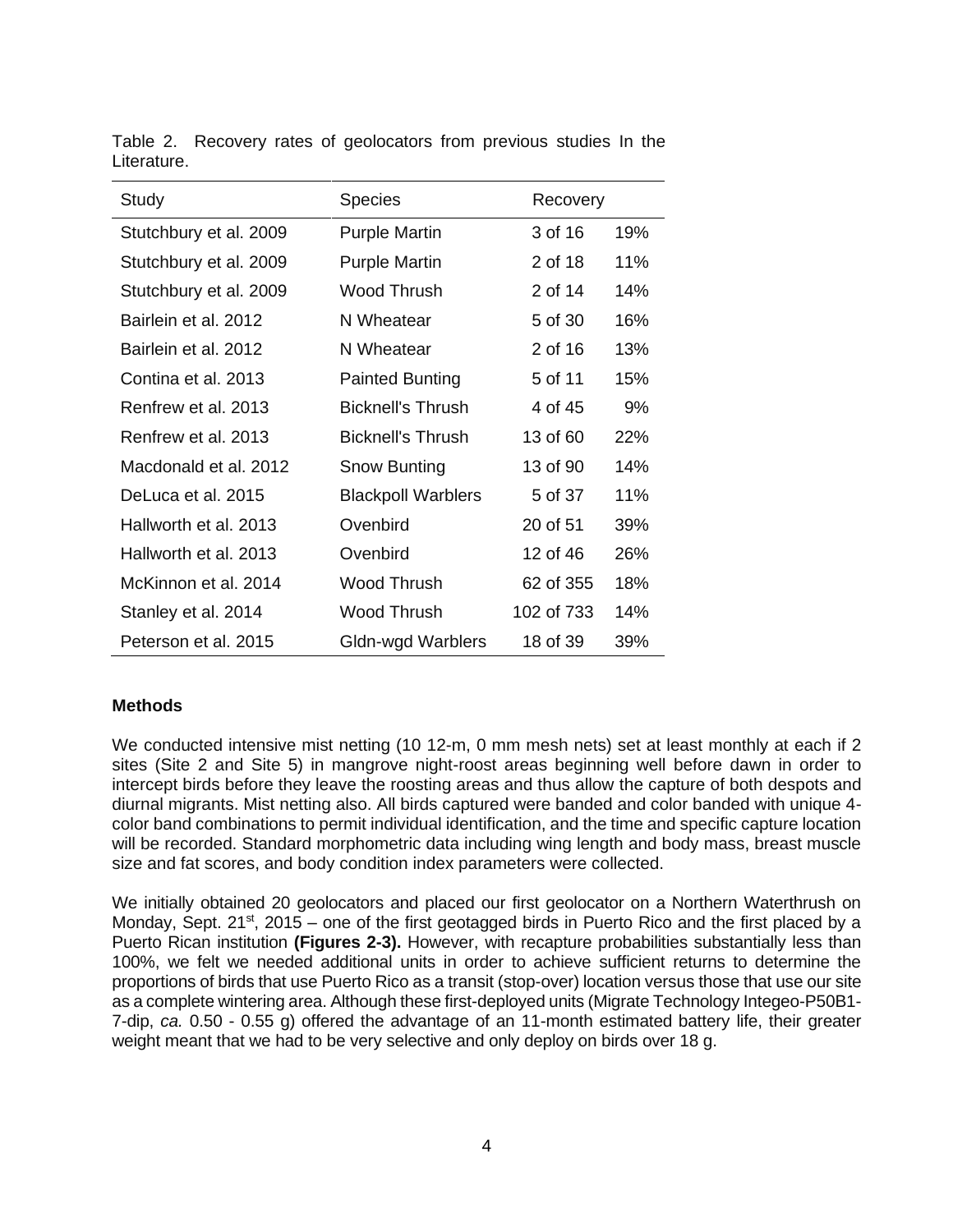Unlike the results of Gomez et al. (2017) we could not use a regression of Wing Chord (X) and "0 Fat Score" weight to estimate lean body mass for best estimation of lean body mass of birds to be selected for geolocator deployment (Figure 5).

Some 20 additional units were purchased with in March 2016. These newer units were the Migrate Technology Integeo-P30Z-7- DIP Light-level Geolocator model, with an estimated battery life of 6-7 months (vs 11 months for the previous units). They have the advantage of being light enough (less than 0.40 g) to be placed on any sized Northern Waterthrush **(Figures 2-3),** but the disadvantage they present is that they cannot be activated or deactivated on board (on the bird) and data cannot be downloaded onboard. However, the estimated battery life of these newer units was believed to be sufficient to capture the birds' return trips to their nesting grounds and most of their flights back from their nesting grounds.

Both the previous units and the new units were mounted on the birds using a modification of the legloop harness of Rappole and Tipton (1981) and Streby et al. (2015) (Figure 2). The previous units also could be activated in the field and all but two (2) were mounted with a custom-fitted braided nylon cord provided by the manufacturer **(Figures 2-3)** In contrast to the previous units, the new units must be activated and the contacts cut and sealed with adhesive prior to deployment on the bird **(Figure 2-3).**



Figure 2. Leg-loop harness, adapted from Rappole and Tipton (1991) and Streby et al. (2015).



Figure 3. Larger (left) and smaller (right) geolocator units mounted on Northern Waterthrushes.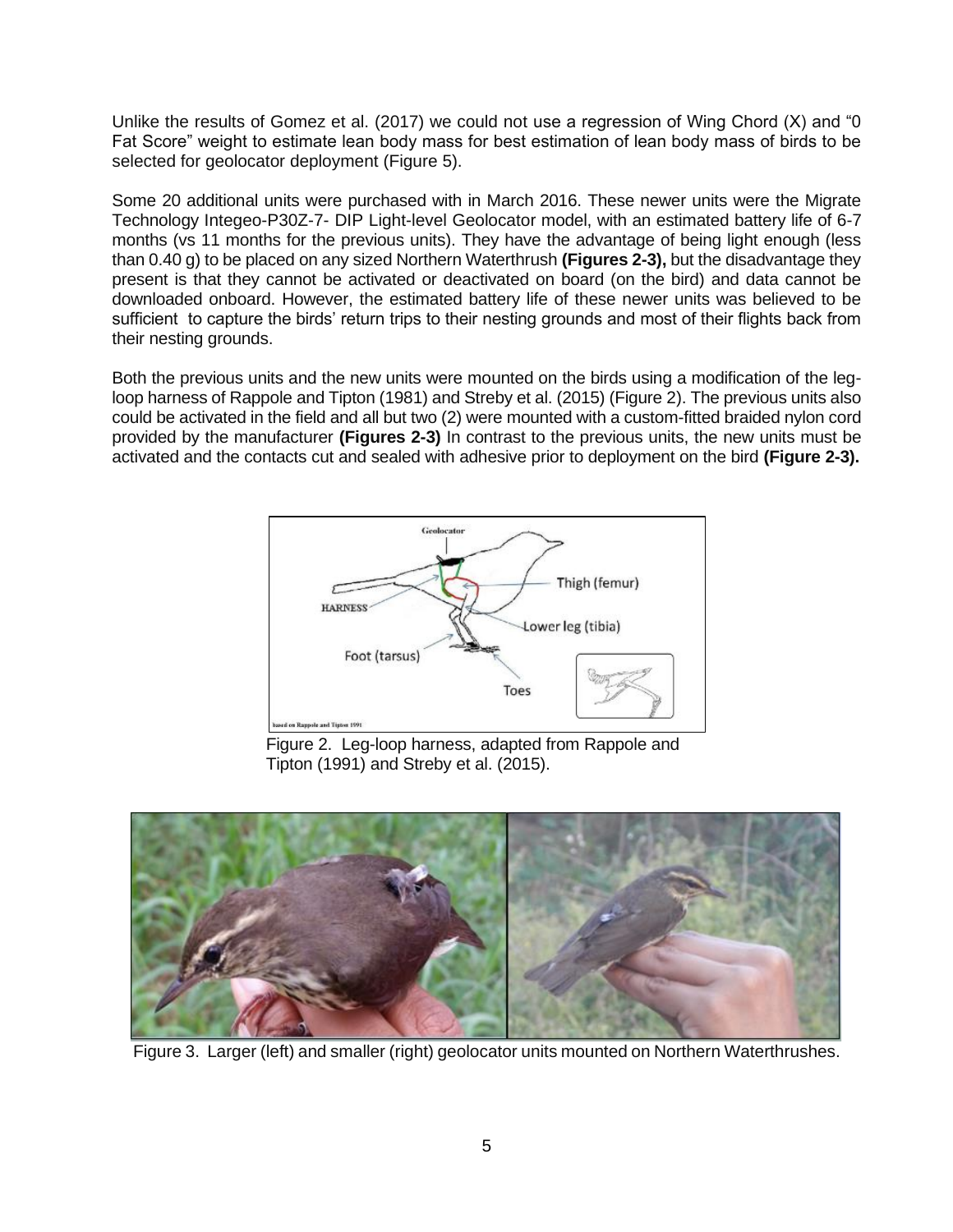A total of 21 geolocator units were placed on birds from February 27<sup>th</sup> through April 3<sup>rd</sup>, 2015, in addition to the 19 units deployed Sep-Dec 2015 – a total of 40 units were deployed on birds in the environment (Figure 5). Three birds tagged during Sep-Dec 2015 were recaptured on Feb. 7, 27 and 28, 2016 (birds 29906, 5287 and 3307, respectively), and bird 29906 was recaptured again on April 10<sup>th</sup>, 2016. All were found to be in excellent physical condition and bird 52874 had increased it body mass by 10% at the time of recapture (18.0 g on Dec. 12<sup>th</sup> to 19.9 g on Feb. 27<sup>th</sup>, not including the tag). On Feb. 28<sup>th</sup>, 2016 the heavier tag that bird 39307 carried since October 4<sup>th</sup>, 2015 was replaced with the newer, lighter model unit. By the end of the season, (May 1<sup>st</sup>, 2015) 19 birds had been fitted with the older units in (Sep-Dec 2015) and released – 17 with braided cord harnesses and two with plastic harnesses. Nine of these were birds that had been captured and banded in a previous year or previously during the same season (Recaptures), while 10 were birds captured for the first time (New Bands). All geolocator deployed birds were captured at either the mesquite site (Site 5, *"La Poza")* or at the interhabitat corredor site (Site 3, "El Corredor").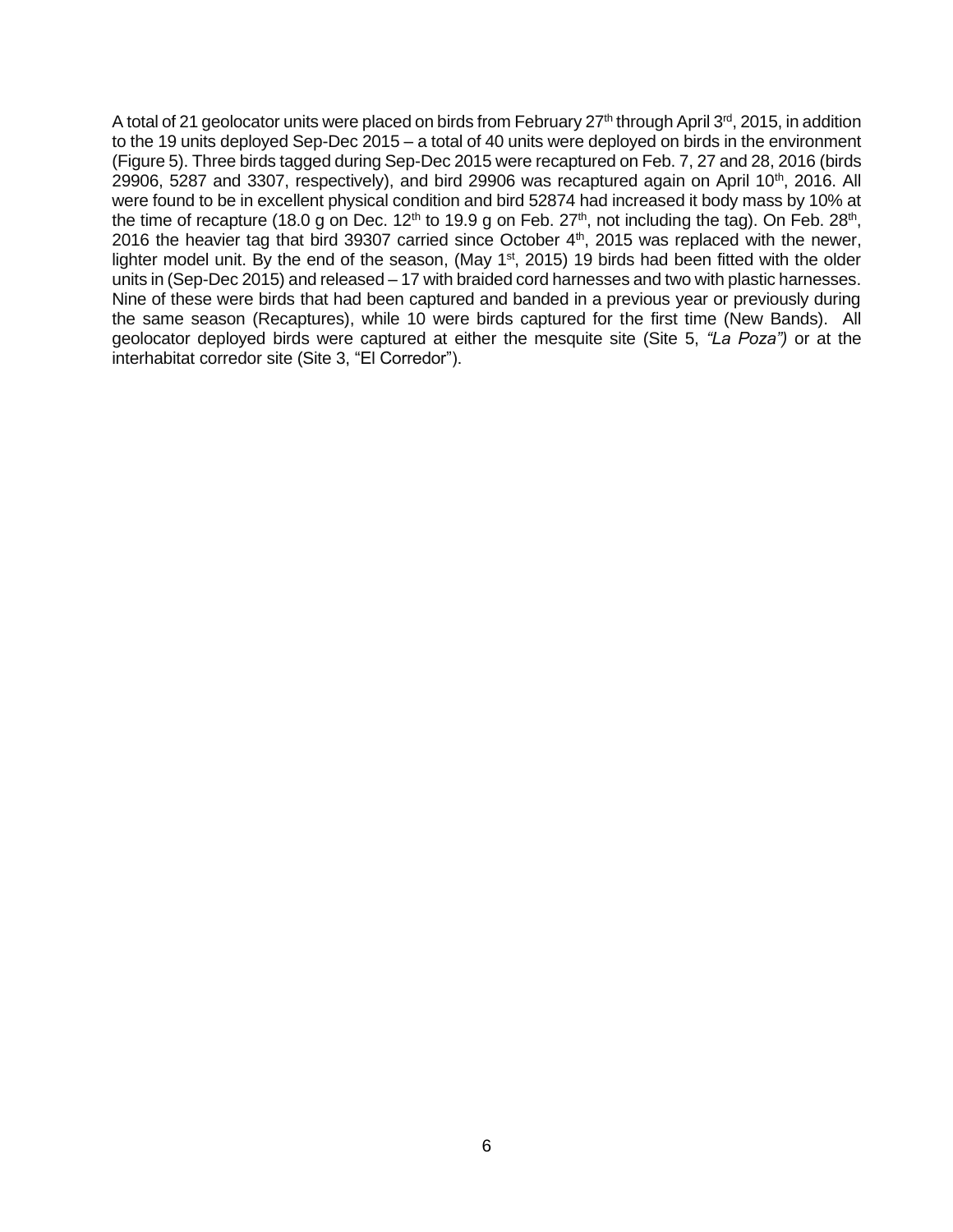

Figure 4. Wing Chord (Folded Wing Length) and 0 Fat Score body masses of Northern Waterthrushes in 2015-2016 and 2016-2917.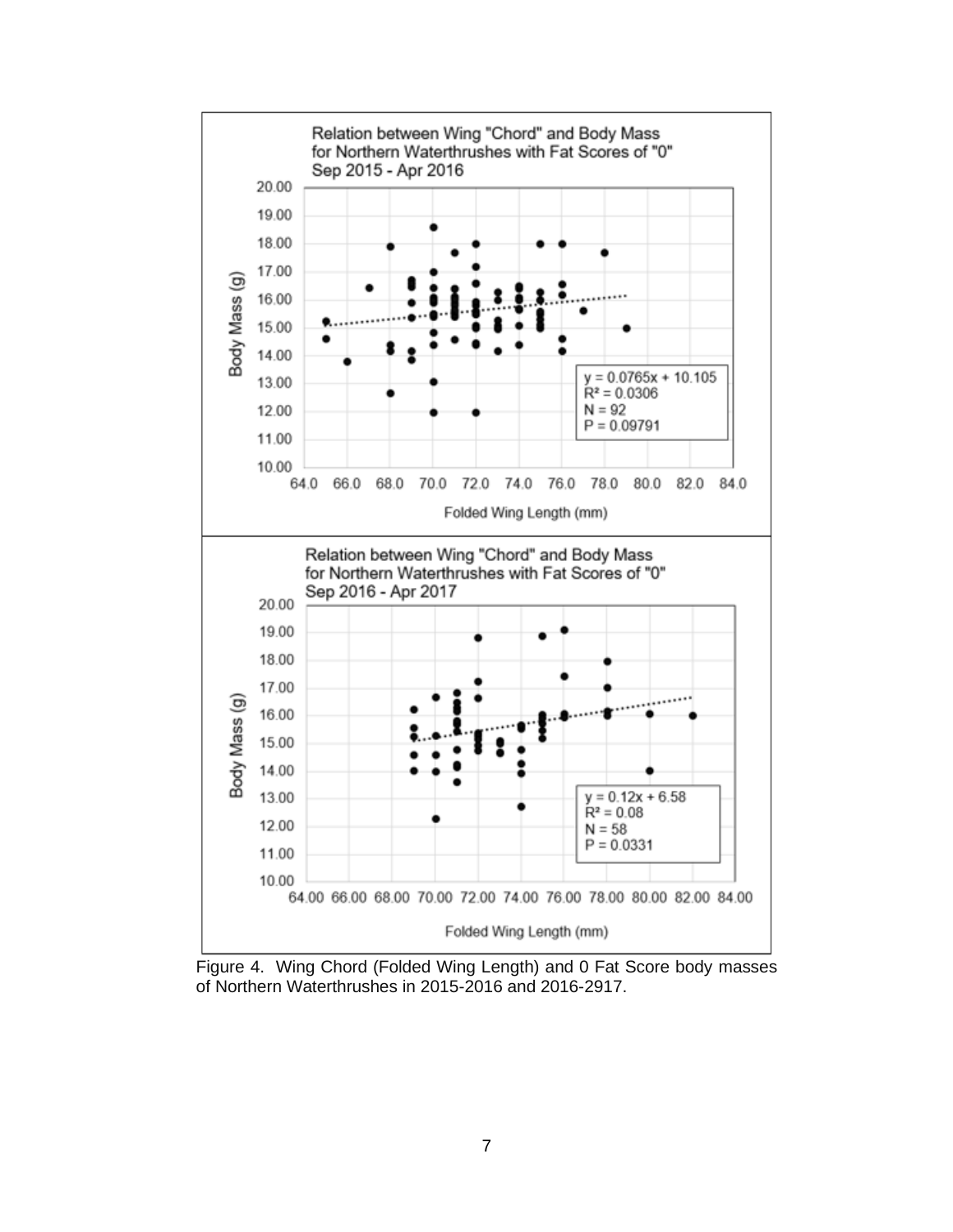

Figure 5. Deployment dates of geolocators deployed Sep 2015-Apr 2016. Season day 1 is Sep. 1 (Appendix 1).

# **Results and Discussion**

## • **Mist Netting and Banding**

We continued mist netting and banding during 2016-2017 as in previous seasons and summarized in the introduction herein.

## • **Tag Recoveries**

Of the 40 geolocators deployed, 11 were recovered (Figure 6, Table 3). The first geolocator recovered was a larger model tag (X047) on Sep. 11, 2016 at Site 5 (Poza), and which was deployed at the same site on Apr. 3, 2016. The last geolocator recovered was a smaller model tag (X338) on April 2, 2017, also at Site 2 (Corridor), and which was deployed at the same site on Mar. 5, 2016. The overall recovery rate of 28% compares favorably with previous studies.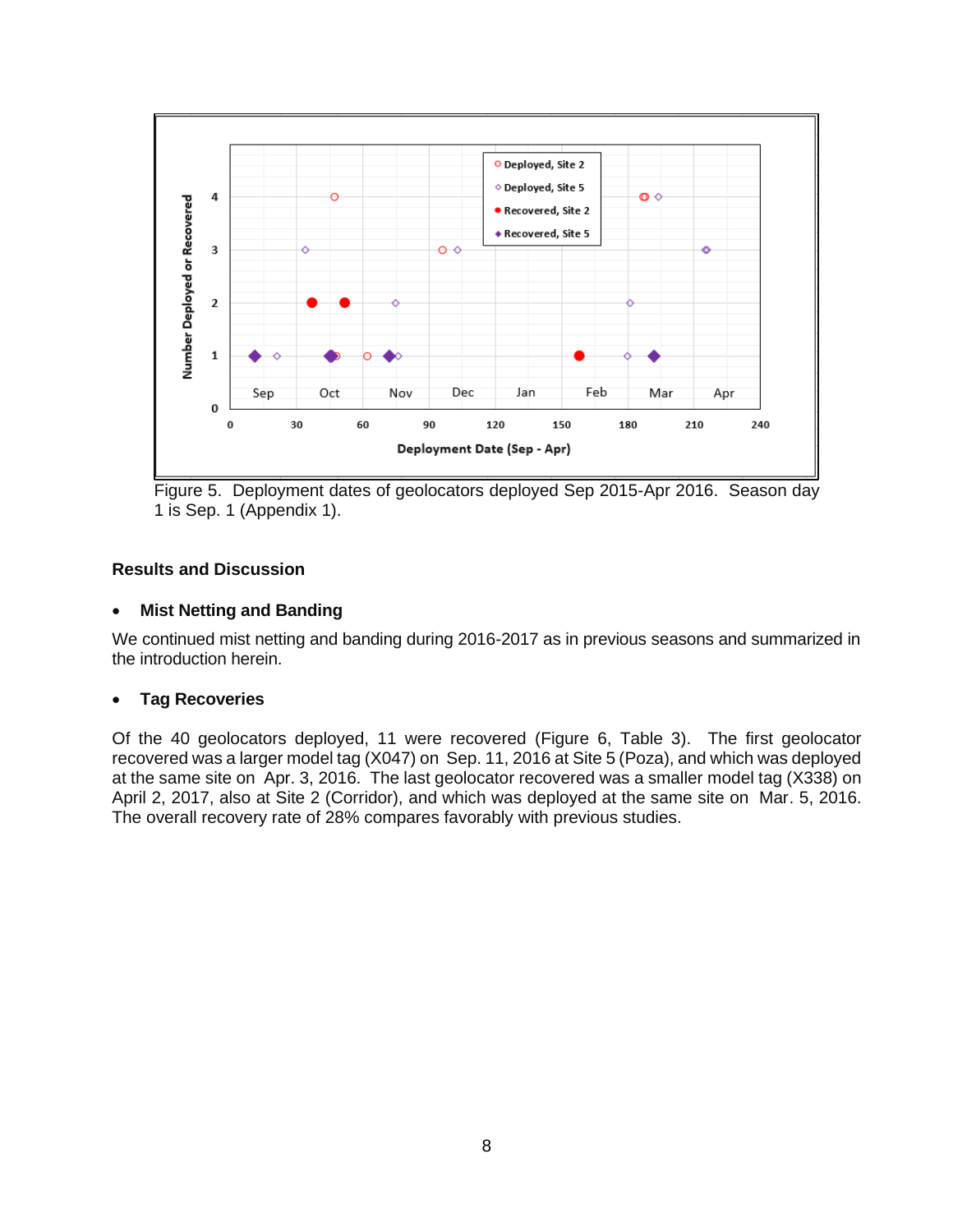

Figure 6. Sep-Dec 2015, Migrate Technology, Integeo-P50B1-7-dip, 0.55 g, 11-12 months estimated life. Unit V717, recovered October 7, 2016.



Figure 7. Feb-Apr 2016, Migrate Technology, Integeo-P30Z11-7-dip, 0.40 g 7 month life; Unit 339 recovered Saturday March 11, 2017.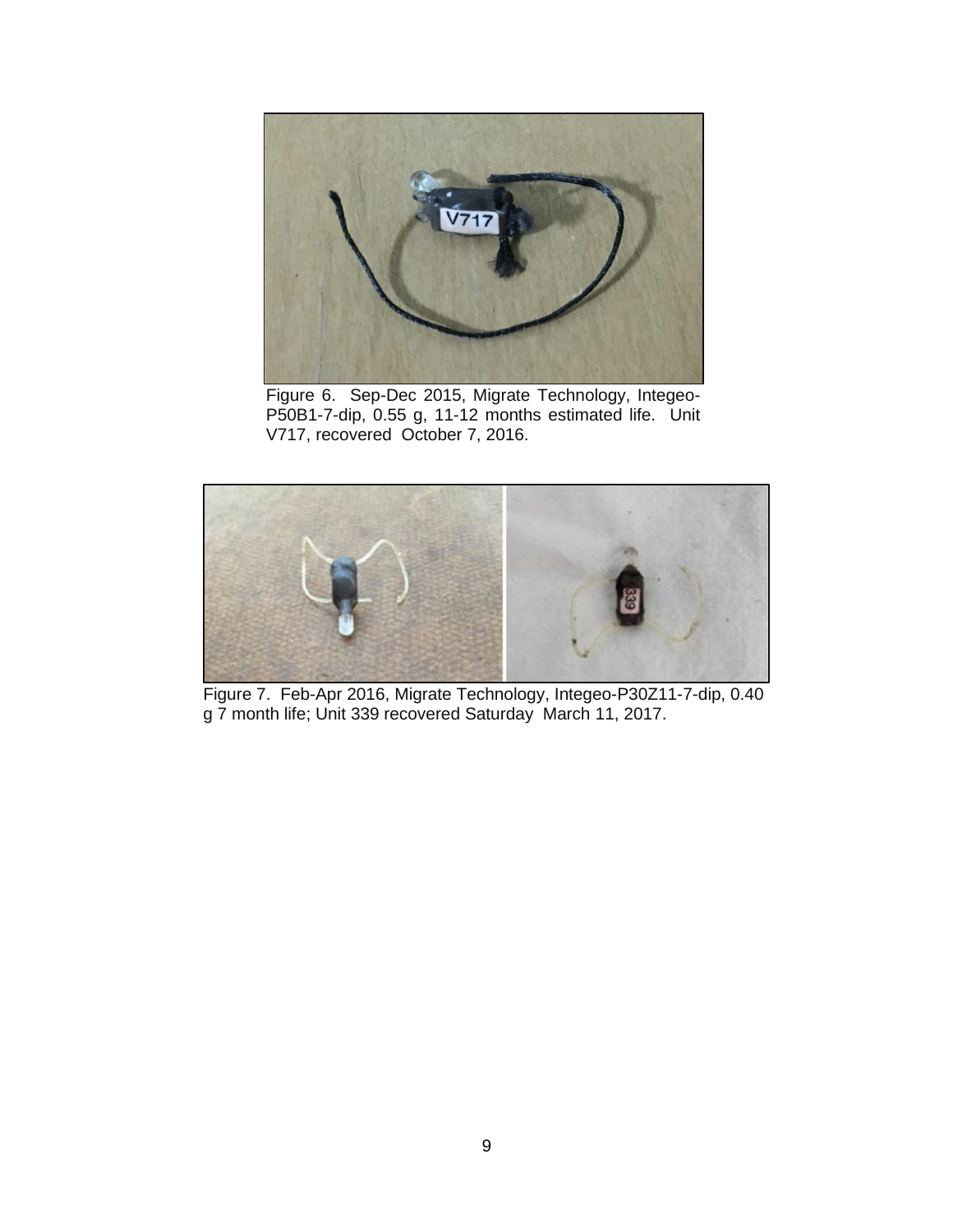

Figure 8. Recoveries of geolocators (Sep 2016-April 2017) deployed in 2015-2016. Season day one is Sep. 1 (Appendix 1).

However, the recovery rates for Sep-Dec 2016 deployments were low, with no recoveries of the units (larger model) deployed at Site 5. Recoveries of units deployed Jan-Apr 2016 were notably higher, with 50% recovery of the smaller units deployed in Jan-Apr 2016 (Table 3). These results suggest a need to repeat this methodology in the Sep-Dec (wet) migratory season, especially at Site 5 (mesquite monoculture) in order to better understand the dynamics of this cohort of the population. They also of argue strongly for use of the lighter model geolocator.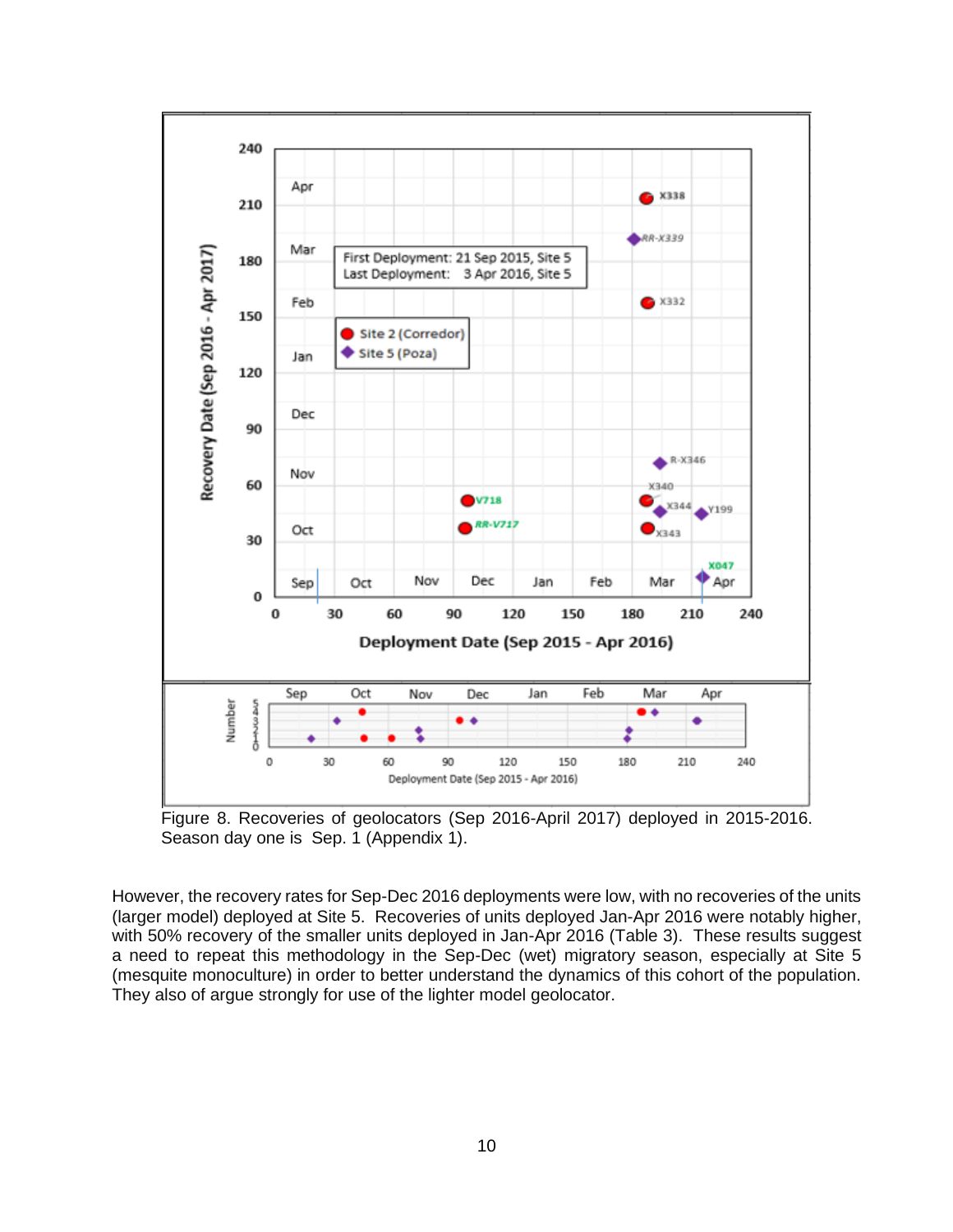Table 3. Summaries of recoveries of geolocators from Northern Waterthrushes. All 19 units deployed Sep-Dec 2016 were the larger model while 20 of the 21 units deployed Jan-Apr 2016 were the smaller model. The final unit deployed in Apr 2016 was a larger model.

| Number of Tags Recovered |               |                 |                |
|--------------------------|---------------|-----------------|----------------|
| <b>Deployment Dates</b>  | Site 2        | Site 5          | Total          |
| Sep-Dec 2015             | 2 of 9 (22%)  | 0 of 10 $(0\%)$ | 2 of 19 (11%)  |
| Jan-Apr 2016             | 4 of 8 (50%)  | 5 of 13 (38%)   | 9 of 21 (43%)  |
| Total                    | 6 of 17 (35%) | 5 of 23 (17%)   | 11 of 40 (28%) |

Overall, 47 of /151 non-tagged birds originally captured at sites 2 and 5 in  $2015-2016$  and not carrying a geolocator were recaptured =  $0.3113$ (31.13%). Chi-squared goodness of fit, *P* = 0.000169.

## **Movements of Geolocator Tagged birds**

Complete analyses of light-level and geographic data currently are underway. However, preliminary analyses of four recovered units indicate that our birds summered widely in the area of the northeastern USA and southeastern Canada from Massachusetts to Ontario, Quebec and New Brunswick (Figures 9 & 10). Geolocator V718 (Figures 10 & 11) was carried by and adult female, as indicated by the fully shaded period in June (Figure 12). This bird spent the summer in the same area as the previously mentioned birds and made used an extensive oceanic route to return to Puerto Rico from New England.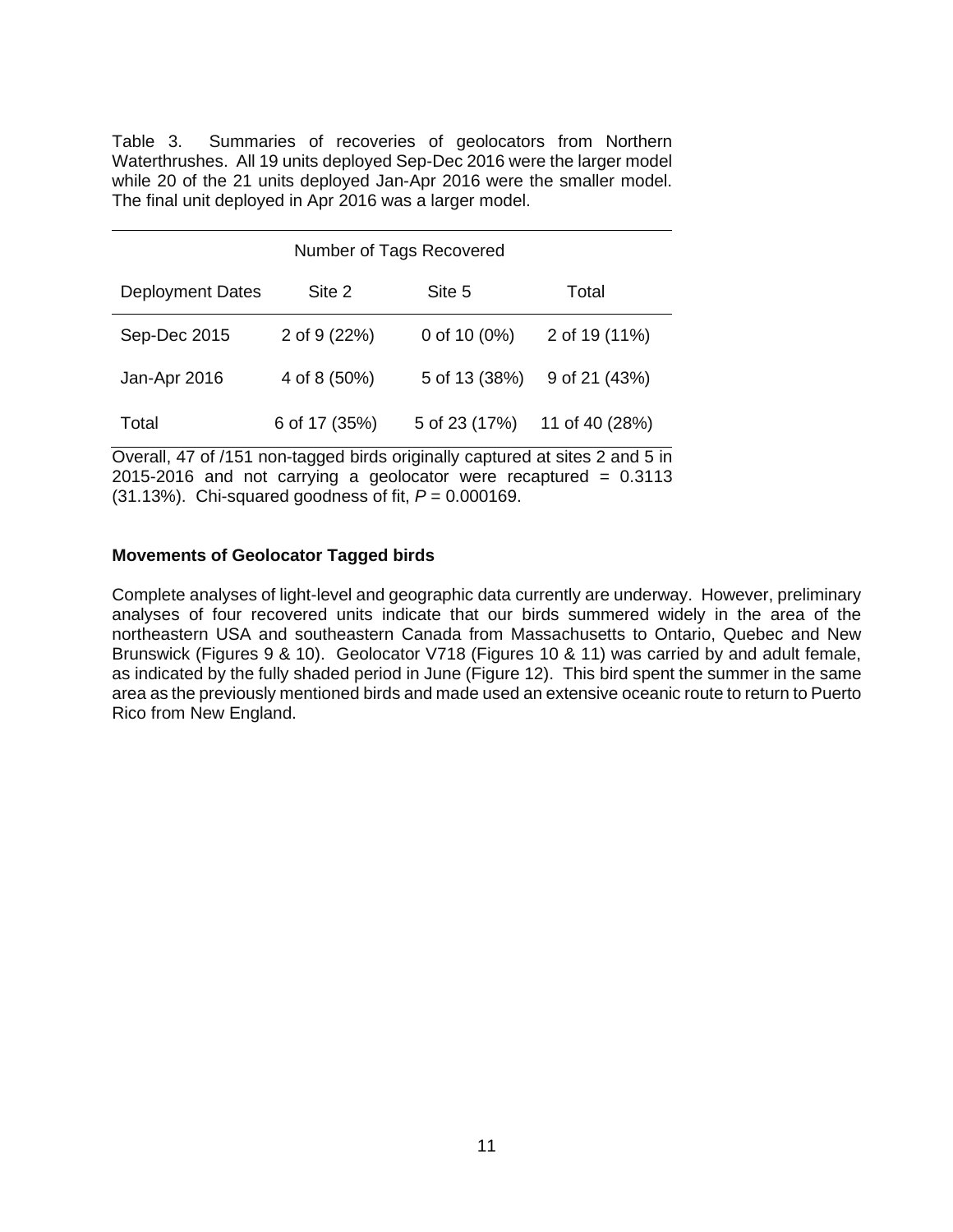

Figure 9. Preliminary analyses of four recovered geolocator units. These four units are the lighter weight model (Peter Olsson).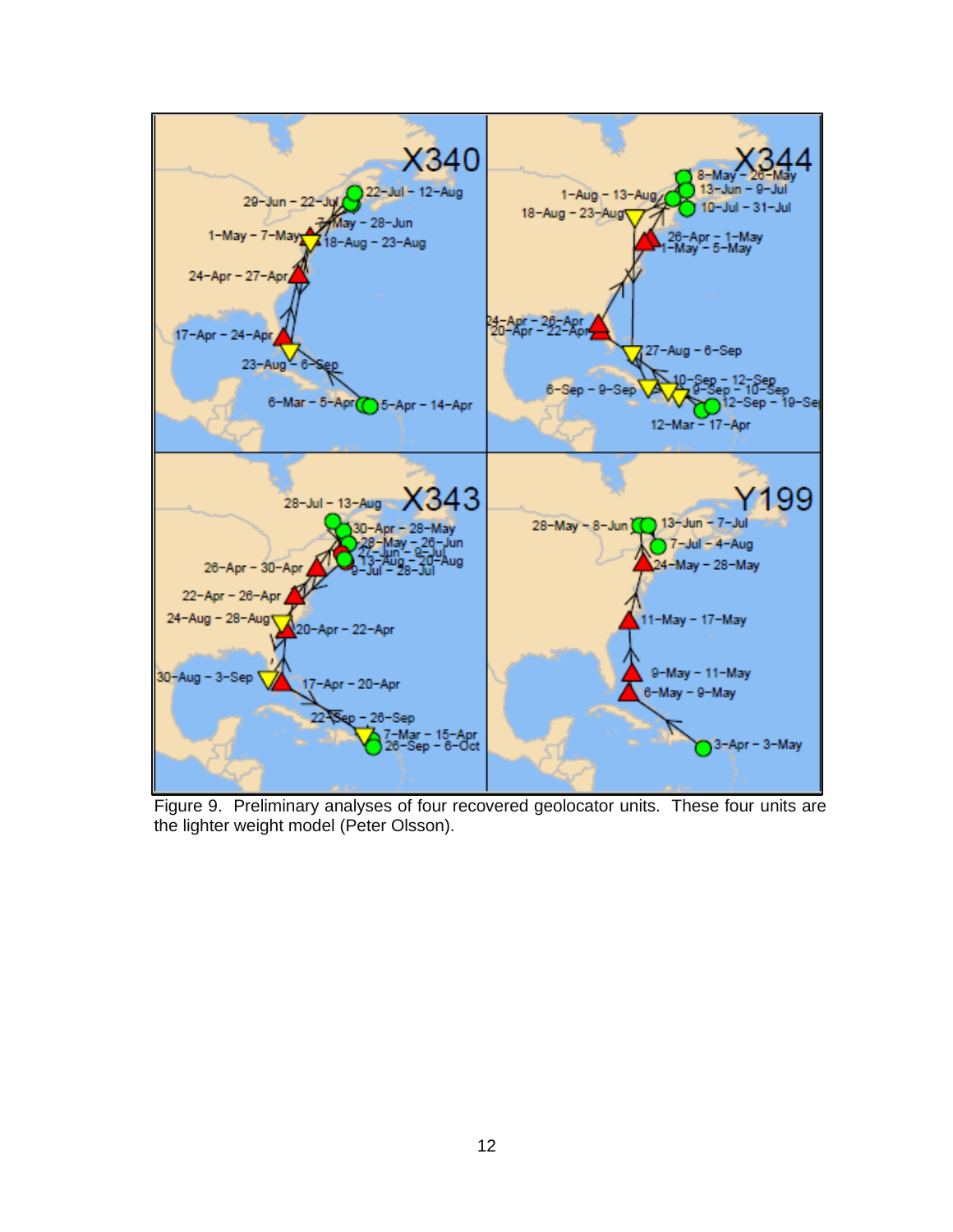

Figure 10. Preliminary analysis of movements from geolocator V718, a larger weight model carried by an adult female (Michael Hallworth).



Figure 11. Light data for geolocator V718, carried by a nesting female, as indicated by the shaded incubation period in June (Michael Hallworth).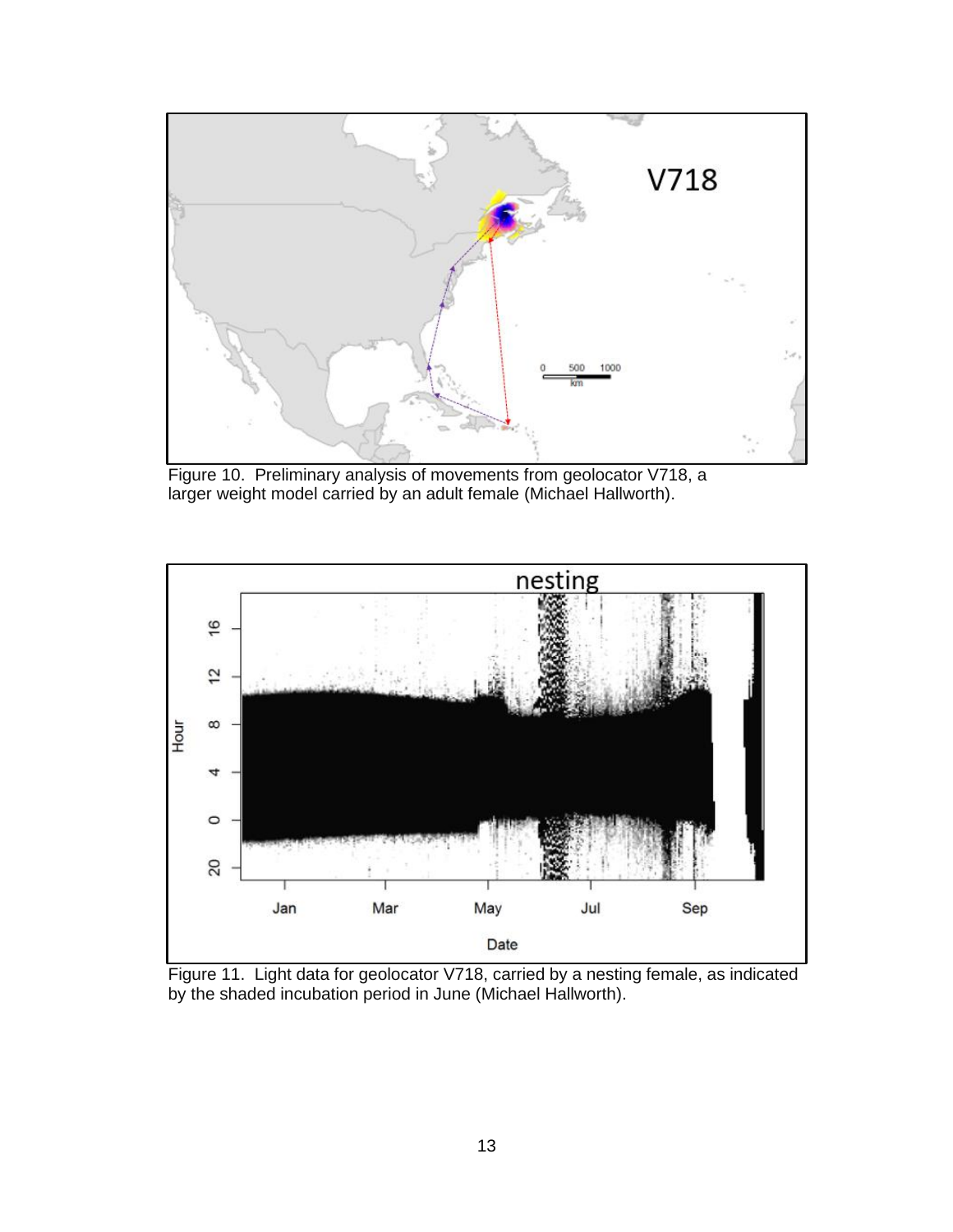#### **Acknowledgements**

Financial support provided by the Blake-Nuttall Fund of the Nuttall Ornithological Club and the special fund for research of the Ana G Méndez University System. We also wish to thank the many students and volunteers who assisted with this project including Waleska Vázquez-Carrero, E Emilio Font, Giselle Caraballo, Mariangely Colón, Jerry Agosto, Liz Mari Rivera, Viviana Mestres, Michelle Velázquez, Idaliz Pedraza, Stephanie Rodríguez, Randy Vázquez, Yavier Rodriguez, Luís Fernández, Stephanie Santos, Eliud Pabón, Marie (Elen) Pacheco, Guillermo Plaza Rodríguez, Keishla Rodriguez Graciani, Miriam Espino, Dania Echavarría, Karla Montañez, Betsy García, Viviana González, Jordy Galvéz, Sugeily Caraballo, Orlando Rodriguez, Maribelisse Rodriguez, Fernando Rodriguez, Shamel Colón, Kenneth Torres, Noraisha Bonilla; Keila Martínez, Manuel Seda, Noelia Nieves Colón, Briam Rosado, Julio Salgado, Antonia Nieves, Bianca Fonseca, Edwin González, Gerardo Silva, Suheilie Rodríguez, Luis Sanabria, Nestor Reyes, Ivelisse Crespo, Jorge Illanas, Valeria E Rodríguez, Desiré Rivera, Beverly, Clarisse M Carrasquillo, Jan C García, Steven Rivera Pérez, Nangeshi Plaud Pabón, Ryan A Díaz Bonet, Antonio Santos, Félix Mariani, Soely Luyando, Vincente Vera, Cari López and Keysha Carrasquillo, and others, as well as Erik Johnson James Fox, Michael Hallworth and Peter Olsson, who provided advice on geolocator deployment data interpretation. We also are grateful for the efforts of Jacqueline Mullen, Eric Morales and Sandra Maldonado of the Universidad del Turabo Office of External Resources.

This study was conducted under the authorization of Animal Care and Use Committee (ACUC) Protocols A03-006-13 and A03-023-16 of the Ana G Mendez University System Office of Compliance.

# **References Cited**

- Arlt D, Low M, Pärt T. 2013. Effect of Geolocators on Migration and Subsequent Breeding Performance of a Long-Distance Passerine Migrant. PLoS ONE 8(12): e82316. doi:10.1371/journal.pone.0082316.
- Bairlein F, Norris DR, Nagel R, Buite M, Voigt CC, Fox JW, Hussell DJT, Schmaljohann H. 2012. Cross-hemisphere migration of a 25 g songbird. Biology Letters 8: 505–507.
- Blunden J, Arndt DS, Baringer MO (eds). 2011. State of the Climate in 2010. Bulletin of the American Meteorological Society 92 (6): S1-S266.
- Bridge ES, Kelly JF, Contina A, Gabrielson RM, MacCurdy RB, Winkler DM. 2013. Advances in tracking small migratory birds: a technical review of light-level geolocation. J Field Ornithol. 84(2):121–137.
- Cooper NW, Hallworth MT, Marra PP. 2017. Light-level geolocation reveals wintering distribution, migration routes, and primary stopover locations of an endangered long-distance migratory songbird. Journal of Avian Biology 48: 209–219.
- Contina A, Bridge ES, Seavy NE, Duckles J, Kelly JF. 2013. Using geologgers to investigate bimodal isotope patterns in Painted Buntings. Auk 130(2):1−8.
- DeLuca WV, Woodworth BK, Rimmer CC, Marra PP, Taylor PD, McFarland KP, Mackenzie SA, Norris DR. 2015. Transoceanic migration by a 12 g songbird. Biology Letters 11: 1-4 [http://dx.doi.org/10.1098/rsbl.2014.1045.](http://dx.doi.org/10.1098/rsbl.2014.1045)
- Faaborg J, Holmes RT, Anders AD, Bildstein KL, Dugger KM, Gauthreaux SA, Heglund P, Hobson KA, Jahn AE, Johnson DH. 2010a. Conserving migratory land birds in the new world: do we know enough? Ecological Applications 20:398-418.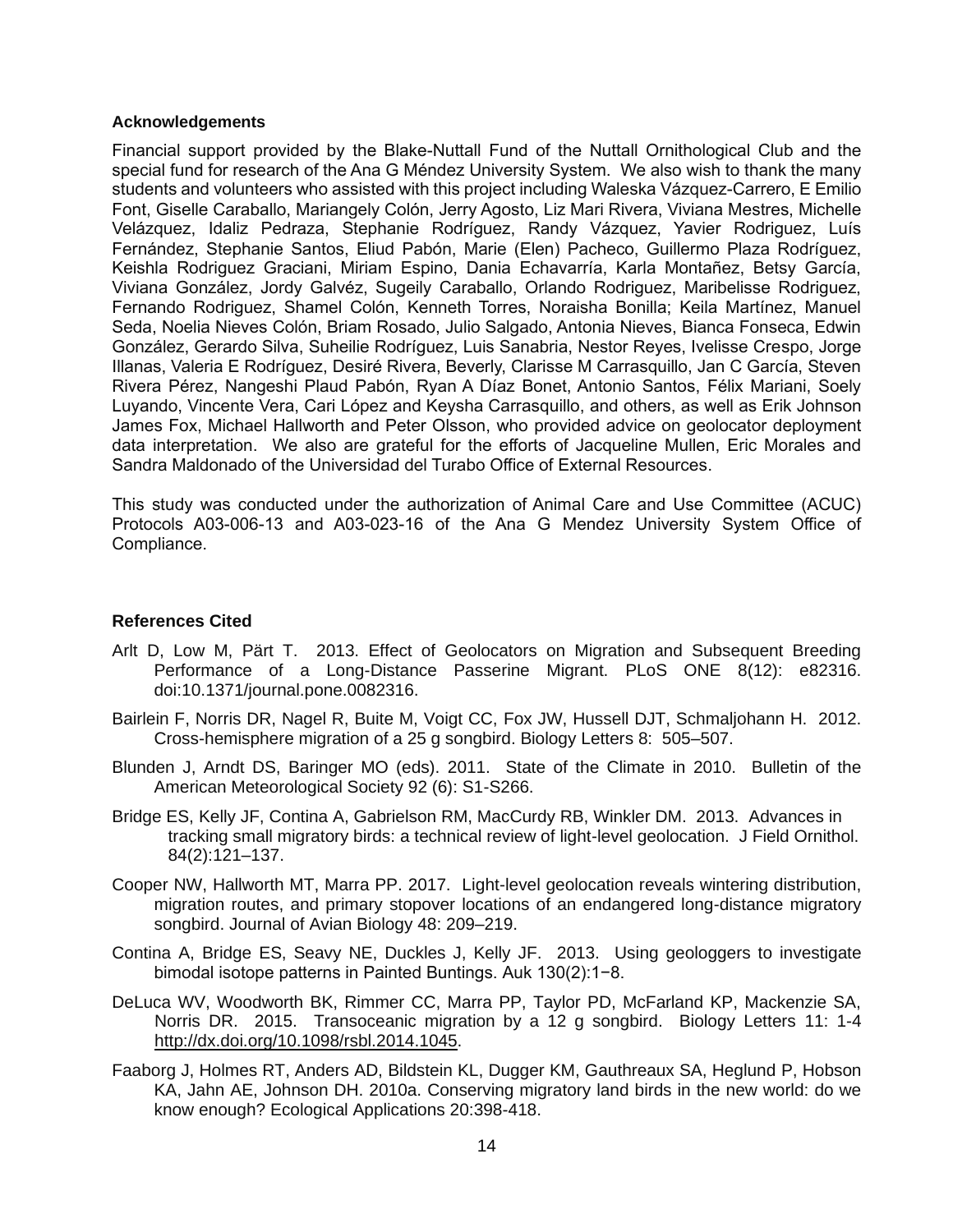- Faaborg J, Holmes RT, Anders AD, Bildstein KL, Dugger KM, Gauthreaux SA, Heglund P, Hobson KA, Jahn AE, Johnson DH, Latta SC, Levey DJ, Marra MP, Merkord CL, Nol E, Rothstien SI, Sherry TW, Sillett TS, Thompson II FR, Nils W. 2010b. Recent advances in understanding migration systems in New World land birds. Ecological Monographs: 80(1):3-48.
- Forschler MI, Bairlein F. 2011. Morphological Shifts of the External Flight Apparatus across the Range of a Passerine (Northern Wheatear) with Diverging Migratory Behaviour. PLoS ONE 6(4): e18732. doi:10.1371/journal.pone.0018732.
- Gómez C, Bayley N, Norris DR, MacKenzie SA, Rosenberg KV, Taylor PD, Hobson KA, Cadena CD. 2017. Fuel loads acquired at a stopover site influence the pace of intercontinental migration in a boreal songbird. Scientific Reports | 7: *3405* (1-11). DOI:10.1038/s41598- 017-03503-4. Grey-Cheeked Thrush.
- Hallworth MT, Marra PP. 2015. Miniaturized GPS Tags Identify Non-breeding territories of a small breeding migratory songbird. Scientific Reports 5:11069: 1-4. DOI 10.1038/srep11069.
- Hallworth MT, Studds CE, Sillett T, Marra PP. 2013. Do archival light-level geolocators and stable hydrogen isotopes provide comparable estimates of breeding ground origin? The Auk 130 (2):271-282.
- Hobson KA, Van Wilgenburg SL, Faaborg J, Toms JD, Rengifo C, Llanes Sosa A, Aubry Y, Brito Aguilar. 2014. Connecting breeding and wintering grounds of Neotropical Migrant songbirds using stable Isotopes: a call for and isotopic atlas of migratory connectivity. Journal of Field Ornithology 85(3):237–257.
- Jacobs, KR, Carrubba L, and Diaz E (Eds.). 2012a. Puerto Rico Coastal Zone Management Program, Department of Natural and Environmental Resources, NOAA Office of Ocean and Coastal Resource Management. SanJuan, PR. 63 pp.
- Jacobs, K.R., L. Carrubba, and E. Diaz (Eds.). 2012b. Puerto Rico Coastal Zone Management Program, Department of Natural and Environmental Resources, NOAA Office of Ocean and Coastal Resource Management. San Juan, PR. 153 pp.
- Kelly JF. 2002. Insights into Wilson's Warbler migration from analyses of hydrogen stable-
- Kelly JF. 2006. Stable Isotope Evidence Links Breeding Geography and Migration Timing in Wood Warblers (Parulidae). The Auk 123(2):431-43.
- Kerr RA. 2009. What Happened to Global Warming? Scientists Say Just Wait a Bit. Science 326:28- 29.
- MacDonald CA, Fraser KC, Gilchrist HG, Kyser TK, Fox JW, Love OP. 2012. Strong Migratory Connectivity in a Declining Arctic Passerine. Animal Migration 1: 23–30. DOI: 10.2478/ami-2012-0003.
- Marra PP, Sherry TW, Holms RT. 1993. Territorial exclusion by a long-distance migrant warbler in Jamaica: a removal experiment with American Redstarts (*Setophaga ruticilla*). Auk 110:565- 572.
- McKee, KL. 2011. Biophysical controls on accretion and elevation change in Caribbean mangrove ecosystems. Estuarine, Coastal and Shelf Science 91:475-483. Elsevier Ltd.
- McKee, KL, Cahoon, DR, Feller IC. 2007. Caribbean mangroves adjust to rising sea level through biotic controls on change in soil elevation. Global Ecology and Biogeography 16:545-556.
- McKinnon EA, Fraser KC, Stanley CQ, Stutchbury BJM. 2014. Tracking from the Tropics Reveals Behaviour of Juvenile Songbirds on Their First Spring Migration. PLoS ONE 9(8): e105605. doi:10.1371/journal.pone.0105605.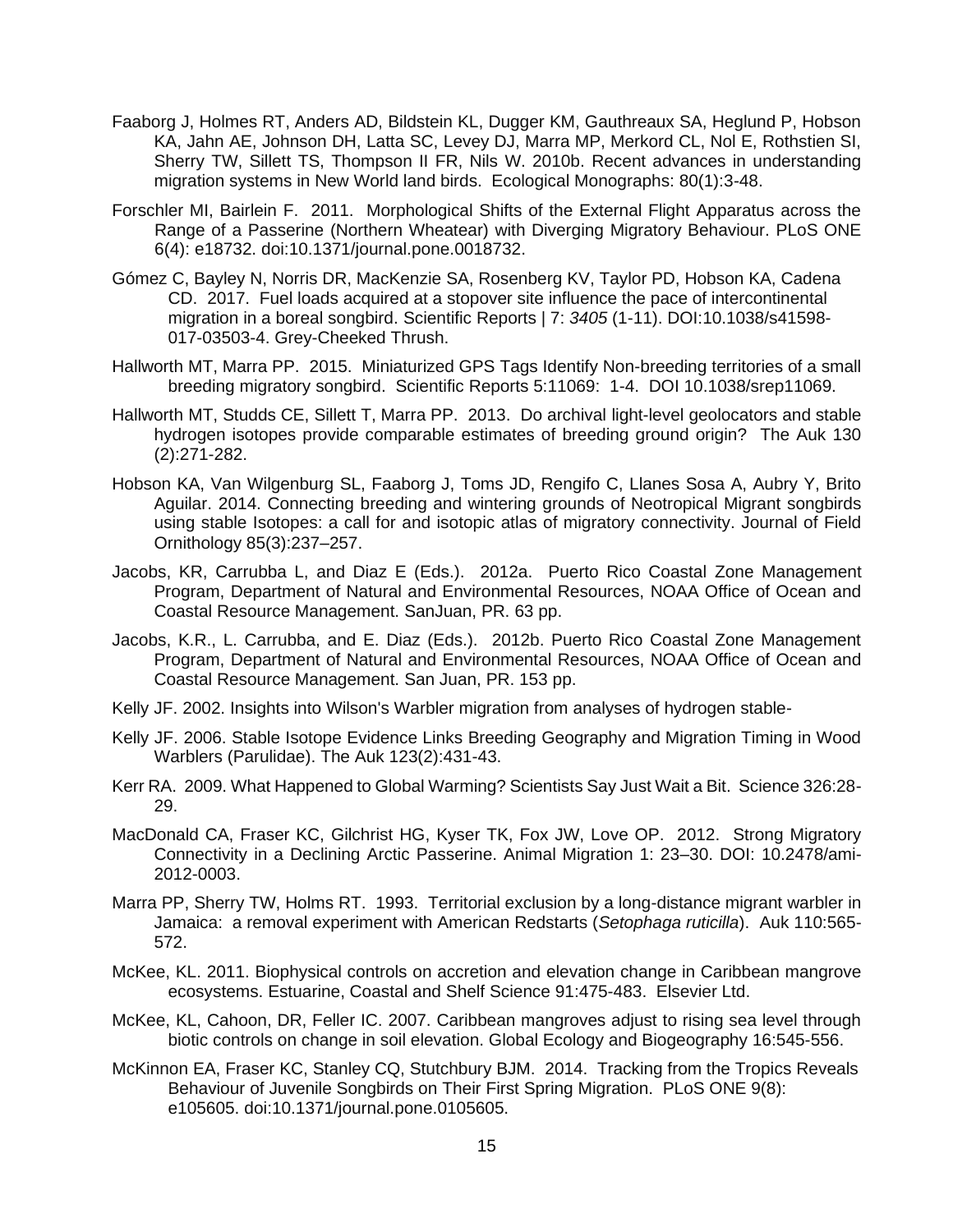- McKinnon EA, Fraser KC, Stutchbury BJM. 2013. New discoveries in landbird migration using geolocators, and a flight plan for the future. The Auk 130(2):211-222.
- McKinnon EA, Stanley CQ, Stutchbury BJM. 2015. Carry-over effects of nonbreeding habitat on start-to-finish performance of a songbird. PLOS ONE DOI:10.1371/journal.pone.0141580 November 3, 2015, 17 pp.
- Naef-Daenzer B. 2007. An allometric function to fit leg-loop harnesses to terrestrial birds. Journal of Avian Biology 38(3): 404-407.
- Nytch CJ, Hunter WC, Nuñez-García F, Fury C, Quiñones M. . 2015. Avian conservation planning and priorities for Puerto Rico and the US Virgin Islands (BCR 69). Report to the US Fish and Wildlife Service as specified in work contract no. F12PX02389.
- Paxton KL, Ripper III CV, O'Brien C. 2008. Movement patterns and stopover ecology of Wilson's Warblers during spring migration on the lower Colorado River in southwestern Arizona. The Condor 110(4):672-681.
- Paxton KL, Ripper III CV, Theimer TC, Paxton EH. 2007. Spatial and temporal migration patterns of Wilsons Warbler (Wilsonia pusilla) in the Southwest as revealed by stable isotopes. The Auk 124(1):162-175.
- Peterson SM, Streby HM, Kramer GR, Lehman JA, Buehler DA, Andersen, DA. 2015. Geolocators on Golden-winged Warblers do not affect migratory ecology. Condor 117:256-261.
- [PRCCC] Puerto Rico Climate Change Council (PRCCC) Working Group 1. 2013a. Geophysical and Chemical Scientific Knowledge. In Puerto Rico's State of the Climate 2010-2013: Assessing Puerto Rico's Social-Ecological Vulnerabilities in a Changing Climate. Jacobs, K.R., L. Carrubba, and E. Diaz (Eds.), Puerto Rico Coastal Zone Management Program, Department of Natural and Environmental Resources, NOAA Office of Ocean and Coastal Resource Management. San Juan, PR. 63 pp.
- [PRCCC] Puerto Rico Climate Change Council (PRCCC) Working Group 2. 2013b. Ecology and Biodiversity. In Puerto Rico's State of the Climate 2010-2013:\ Assessing Puerto Rico's Social-Ecological Vulnerabilities in a Changing Climate. Jacobs, K.R., L. Carrubba, and E. Diaz (Eds.), Puerto Rico Coastal Zone Management Program, Department of Natural and Environmental Resources, NOAA Office of Ocean and Coastal Resource Management. San Juan, PR. 153 pp.
- Rappole JH, Tipton AR. 1991. New Harness Design for Attachment of Radio Transmitters to Small Passerines. Journal of Field Ornithology 62:335-337.
- Renfrew R, Kim D, Perlut N, Smith J, Fox J, Marra PP. 2013. Phenological matching across hemispheres in a long distance migratory bird. Diversity and Distributions 19: 1008-1019.
- Rice SM, Collazo JA, Alldredge MW, Harrington BS, Lewis AR. 2007. Local annual survival and seasonal residency rates of Semipalmated Sandpipers in Puerto Rico. Auk 124:1397-1406.
- Rodríguez-Colón I. 2012. Inference of hábitat connectivity via hábitat use by resident and migratory birds between secondary dry forest and mangroves at Jobos Bay National Estuarine Research Reserve. [Thesis 99 pp] Universidad del Turabo, Gurabo, PR.
- Rubenstein DR, Chamberlain CP, Holmes RT, Ayres MP, Waldbauer JR, Traves GR, Tuross NC. 2002. Linking breeding and wintering ranges of a migratory songbird using stable isotopes. Science 295:1062-1065.
- Snijders L, Nieuwe Weme LE, DeGoede P, Savage JL, van Oers K, Naguib M. 2017. Contextdependent effects of transmitter attachment. Avian Biol. DOI: 10.1111/jav.01148.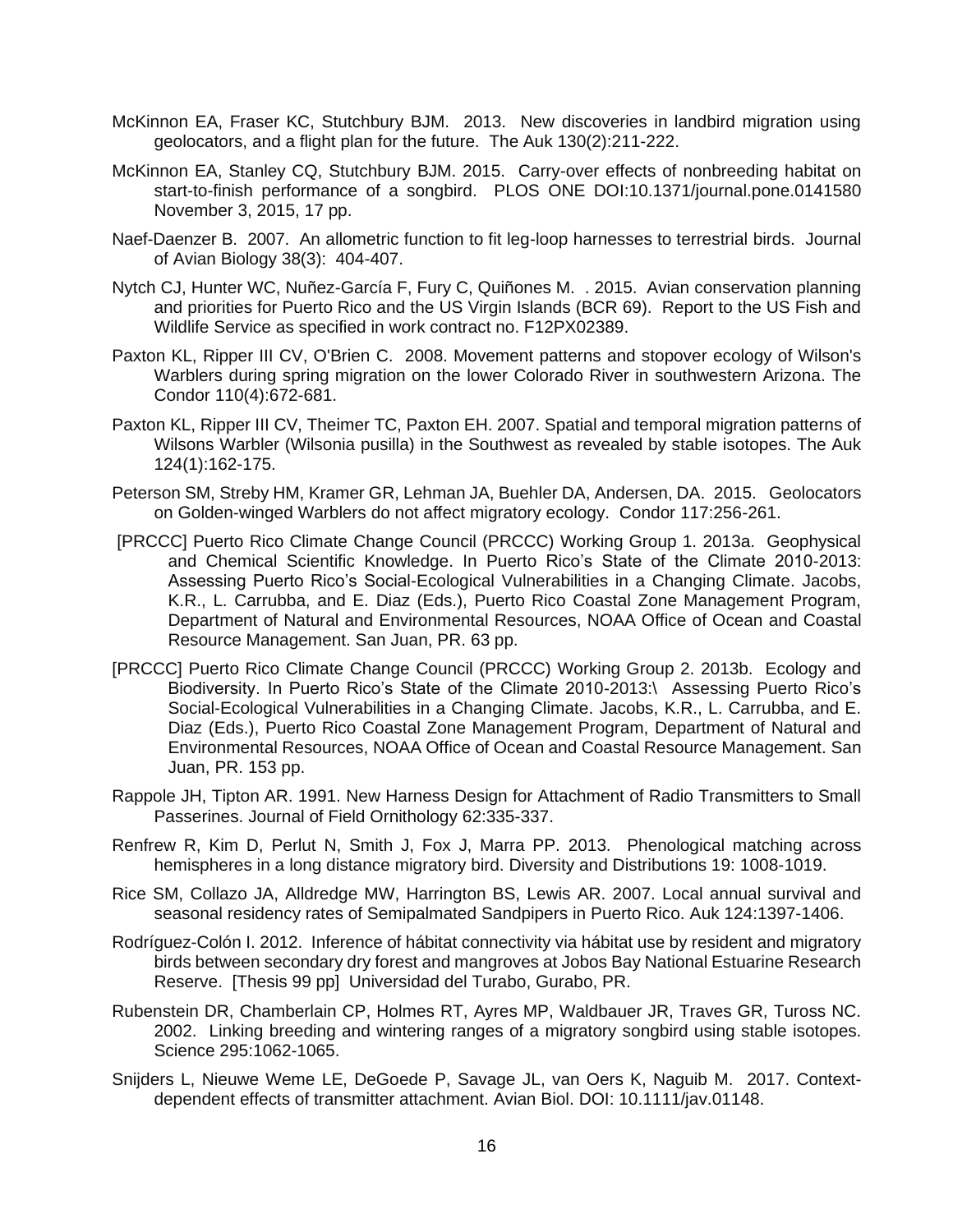- Stanley CQ, Fraser KC, McKinnon EA, Fraser KC, MacPherson MP, Casbourn G, Friesen L, Marra PP, Studds C, Ryder TB,Diggs NE, Stutchbury BJM. 2014. Connectivity of wood thrush breeding, wintering, and migration sites based on range-wide tracking. Conservation Biology 29. (1), 164–174.
- Stanley CQ, MacPherson M, Fraser KC, McKinnon EA, Stutchbury BJM. 2012. Repeat Tracking of Individual Songbirds Reveals Consistent Migration Timing but Flexibility in Route. PLoS ONE 7(7): e40688. doi:10.1371/journal.pone.0040688.
- Streby HM, McAllister TL, Peterson SM, Kramer GR, Lehman, Andersen DE. 2015. Minimizing marker mass and handling time when attaching radiotransmitters and geolocators to small songbirds. Condor 115: 249-255.
- Stutchbury BJM, Tarof SA, Done T, Gow E, Kramer PM, Tautin J, Fox JW, Afanasyev V. 2009. Tracking long-distance songbird migration by using geolocators. Science 323: 896– 897.